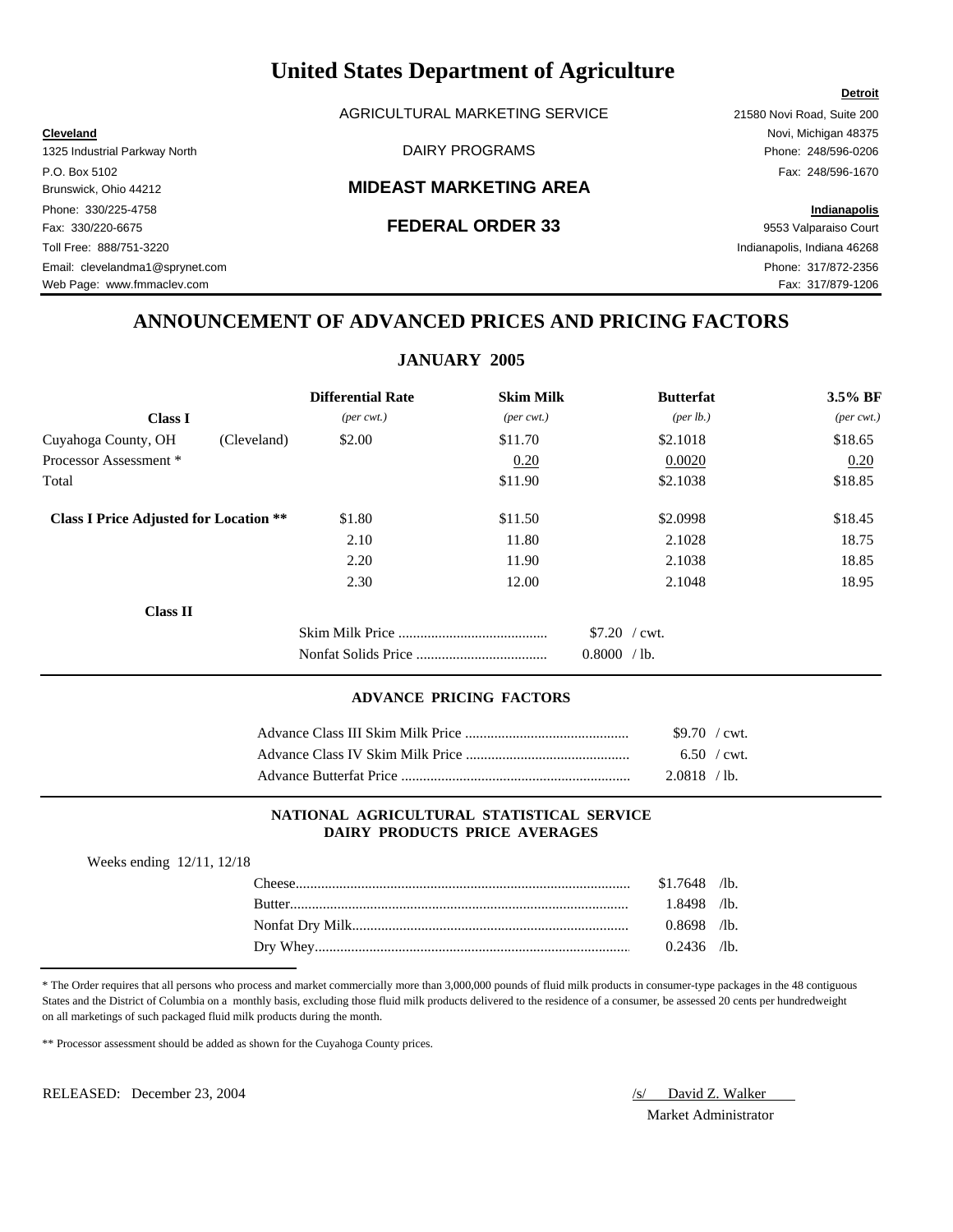AGRICULTURAL MARKETING SERVICE 21580 Novi Road, Suite 200

# Brunswick, Ohio 44212 **MIDEAST MARKETING AREA**

Phone: 330/225-4758 **Indianapolis** Fax: 330/220-6675 **FEDERAL ORDER 33** 9553 Valparaiso Court Toll Free: 888/751-3220 Indianapolis, Indiana 46268 Email: clevelandma1@sprynet.com Phone: 317/872-2356 Web Page: www.fmmaclev.com **Fax: 317/879-1206** 

**Cleveland** Novi, Michigan 48375 1325 Industrial Parkway North **Example 248/596-0206** DAIRY PROGRAMS **Phone: 248/596-0206** P.O. Box 5102 Fax: 248/596-1670

**Detroit**

# **ANNOUNCEMENT OF ADVANCED PRICES AND PRICING FACTORS**

# **FEBRUARY 2005**

|                                               |             | <b>Differential Rate</b>    | <b>Skim Milk</b>            | <b>Butterfat</b>                    | 3.5% BF                     |
|-----------------------------------------------|-------------|-----------------------------|-----------------------------|-------------------------------------|-----------------------------|
| <b>Class I</b>                                |             | $(\text{per} \text{ cwt.})$ | $(\text{per} \text{ cwt.})$ | (per lb.)                           | $(\text{per} \text{ cwt.})$ |
| Cuyahoga County, OH                           | (Cleveland) | \$2.00                      | \$9.97                      | \$1.7638                            | \$15.79                     |
| Processor Assessment *                        |             |                             | 0.20                        | 0.0020                              | 0.20                        |
| Total                                         |             |                             | \$10.17                     | \$1.7658                            | \$15.99                     |
| <b>Class I Price Adjusted for Location **</b> |             | \$1.80                      | \$9.77                      | \$1.7618                            | \$15.59                     |
|                                               |             | 2.10                        | 10.07                       | 1.7648                              | 15.89                       |
|                                               |             | 2.20                        | 10.17                       | 1.7658                              | 15.99                       |
|                                               |             | 2.30                        | 10.27                       | 1.7668                              | 16.09                       |
| <b>Class II</b>                               |             |                             |                             |                                     |                             |
|                                               |             |                             |                             | $$7.38$ / cwt.<br>0.8200<br>$/$ lb. |                             |

# **ADVANCE PRICING FACTORS**

| $$7.97$ / cwt. |  |
|----------------|--|
| $6.68$ / cwt.  |  |
| 1.7438 / lb.   |  |

# **NATIONAL AGRICULTURAL STATISTICAL SERVICE DAIRY PRODUCTS PRICE AVERAGES**

| Weeks ending $1/8$ , $1/15$ |  |  |  |
|-----------------------------|--|--|--|
|-----------------------------|--|--|--|

| `heese        | .4790  | $\sqrt{1}$ b. |
|---------------|--------|---------------|
| <b>Butter</b> | .5682  | $\sqrt{1}$ b. |
|               | 0.8892 | $\sqrt{1}$ b. |
| Drv.          | 2481   | $\sqrt{1}$    |

\* The Order requires that all persons who process and market commercially more than 3,000,000 pounds of fluid milk products in consumer-type packages in the 48 contiguous States and the District of Columbia on a monthly basis, excluding those fluid milk products delivered to the residence of a consumer, be assessed 20 cents per hundredweight on all marketings of such packaged fluid milk products during the month.

\*\* Processor assessment should be added as shown for the Cuyahoga County prices.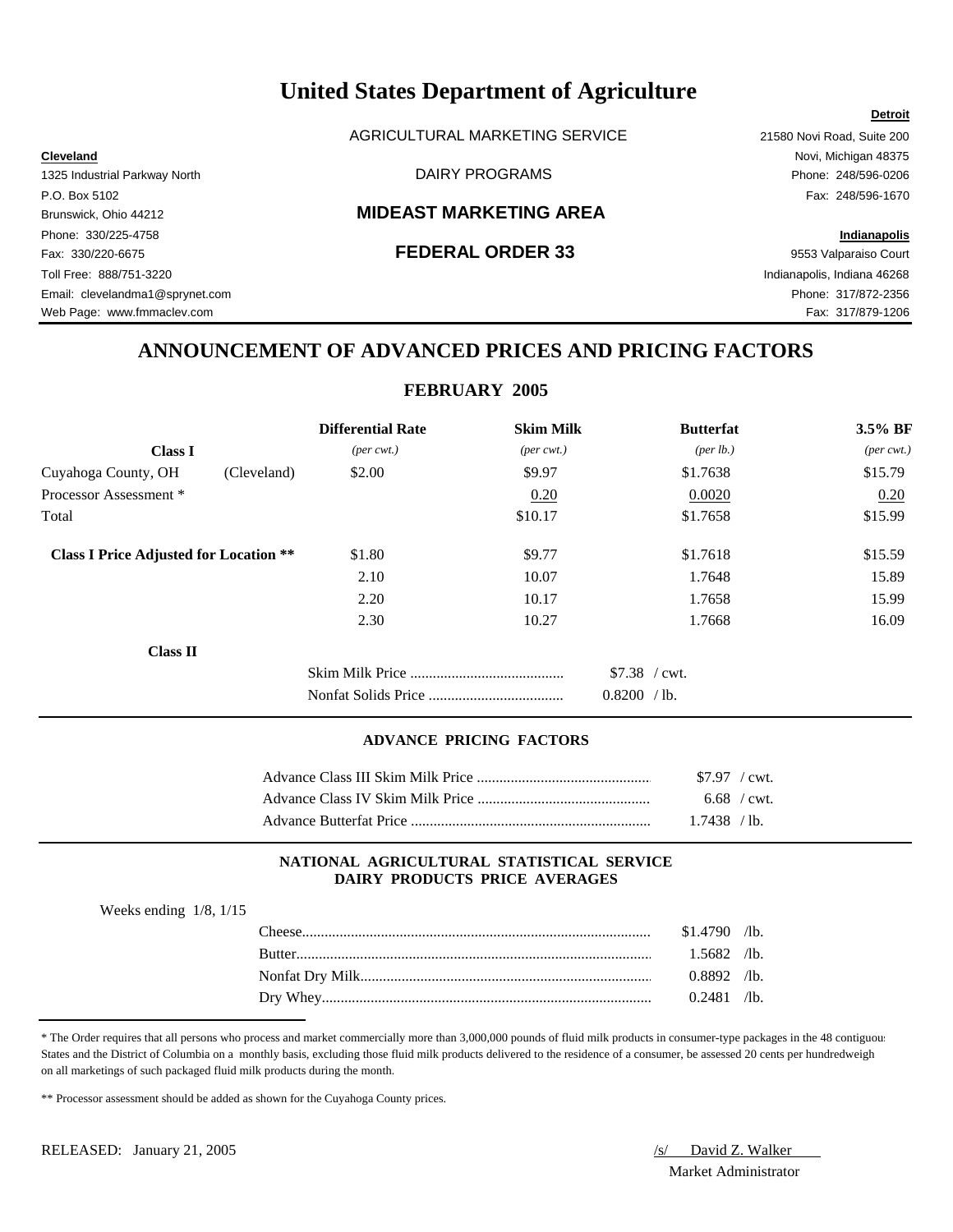AGRICULTURAL MARKETING SERVICE 21580 Novi Road, Suite 200

# Brunswick, Ohio 44212 **MIDEAST MARKETING AREA**

Phone: 330/225-4758 **Indianapolis** Fax: 330/220-6675 **FEDERAL ORDER 33** 9553 Valparaiso Court Toll Free: 888/751-3220 Indianapolis, Indiana 46268 Email: clevelandma1@sprynet.com Phone: 317/872-2356 Web Page: www.fmmaclev.com **Fax: 317/879-1206** 

**Cleveland** Novi, Michigan 48375 1325 Industrial Parkway North DAIRY PROGRAMS Phone: 248/596-0206 P.O. Box 5102 Fax: 248/596-1670

**Detroit**

# **ANNOUNCEMENT OF ADVANCED PRICES AND PRICING FACTORS**

# **MARCH 2005**

|                                               |             | <b>Differential Rate</b>    | <b>Skim Milk</b>            | <b>Butterfat</b>                | 3.5% BF                     |
|-----------------------------------------------|-------------|-----------------------------|-----------------------------|---------------------------------|-----------------------------|
| <b>Class I</b>                                |             | $(\text{per} \text{ cwt.})$ | $(\text{per} \text{ cwt.})$ | (per lb.)                       | $(\text{per} \text{ cwt.})$ |
| Cuyahoga County, OH                           | (Cleveland) | \$2.00                      | \$11.59                     | \$1.7858                        | \$17.43                     |
| Processor Assessment *                        |             |                             | 0.20                        | 0.0020                          | 0.20                        |
| Total                                         |             |                             | \$11.79                     | \$1.7878                        | \$17.63                     |
| <b>Class I Price Adjusted for Location **</b> |             | \$1.80                      | \$11.39                     | \$1.7838                        | \$17.23                     |
|                                               |             | 2.10                        | 11.69                       | 1.7868                          | 17.53                       |
|                                               |             | 2.20                        | 11.79                       | 1.7878                          | 17.63                       |
|                                               |             | 2.30                        | 11.89                       | 1.7888                          | 17.73                       |
| <b>Class II</b>                               |             |                             |                             |                                 |                             |
|                                               |             |                             |                             | $$7.44$ / cwt.<br>$0.8267$ /lb. |                             |

## **ADVANCE PRICING FACTORS**

| \$9.59 / cwt. |  |
|---------------|--|
| $6.74$ / cwt. |  |
| $1.7658$ /lb. |  |

## **NATIONAL AGRICULTURAL STATISTICAL SERVICE DAIRY PRODUCTS PRICE AVERAGES**

| Weeks ending $2/5$ , $2/12$ |                      |       |               |
|-----------------------------|----------------------|-------|---------------|
|                             | <b>CHI</b><br>`heese | .6482 | $\sqrt{1}$ b. |
|                             | Ruttor               | 5865  | $\sqrt{1}h$   |

|          | 91.0702 | 110.          |
|----------|---------|---------------|
| Butter   | .5865   | $\sqrt{1}$ b. |
|          | 0.8964  | $\sqrt{1}$ b. |
| Dry Whey | 0.2479  | $\sqrt{1}$ b. |

\* The Order requires that all persons who process and market commercially more than 3,000,000 pounds of fluid milk products in consumer-type packages in the 48 contiguous States and the District of Columbia on a monthly basis, excluding those fluid milk products delivered to the residence of a consumer, be assessed 20 cents per hundredweight on all marketings of such packaged fluid milk products during the month.

\*\* Processor assessment should be added as shown for the Cuyahoga County prices.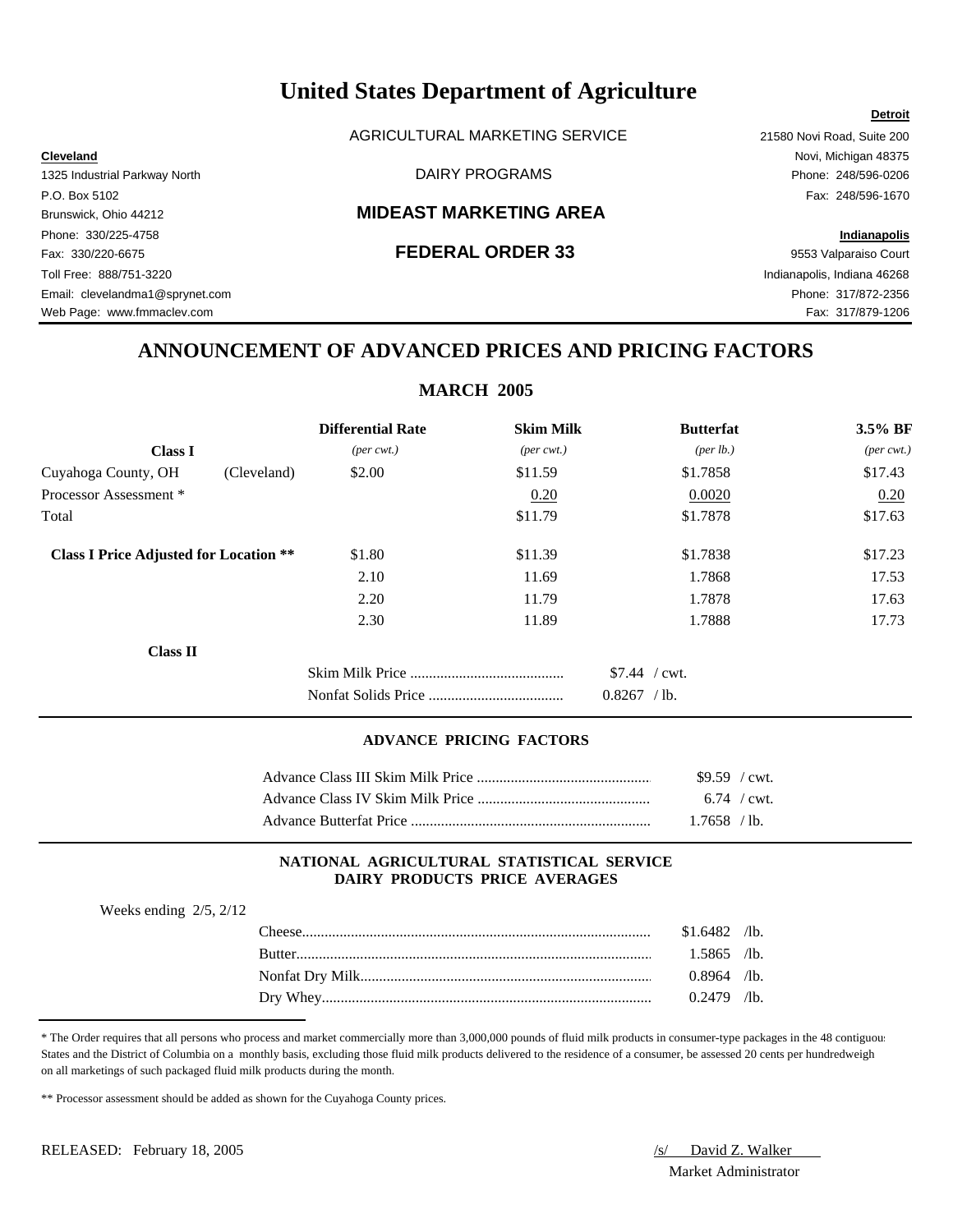AGRICULTURAL MARKETING SERVICE 21580 Novi Road, Suite 200

# Brunswick, Ohio 44212 **MIDEAST MARKETING AREA**

Phone: 330/225-4758 **Indianapolis** Fax: 330/220-6675 **FEDERAL ORDER 33** 9553 Valparaiso Court Toll Free: 888/751-3220 Indianapolis, Indiana 46268 Email: clevelandma1@sprynet.com Phone: 317/872-2356 Web Page: www.fmmaclev.com example of the example of the example of the example of the example of the example of the example of the example of the example of the example of the example of the example of the example of the

**Cleveland** Novi, Michigan 48375 1325 Industrial Parkway North DAIRY PROGRAMS Phone: 248/596-0206 P.O. Box 5102 Fax: 248/596-1670

**Detroit**

# **ANNOUNCEMENT OF ADVANCED PRICES AND PRICING FACTORS**

# **APRIL 2005**

|                                               |             | <b>Differential Rate</b>    | <b>Skim Milk</b>            | <b>Butterfat</b>   | $3.5\%$ BF                  |
|-----------------------------------------------|-------------|-----------------------------|-----------------------------|--------------------|-----------------------------|
| <b>Class I</b>                                |             | $(\text{per} \text{ cwt.})$ | $(\text{per} \text{ cwt.})$ | $(\text{per lb.})$ | $(\text{per} \text{ cwt.})$ |
| Cuyahoga County, OH                           | (Cleveland) | \$2.00                      | \$10.35                     | \$1.7559           | \$16.13                     |
| Processor Assessment *                        |             |                             | 0.20                        | 0.0020             | 0.20                        |
| Total                                         |             |                             | \$10.55                     | \$1.7579           | \$16.33                     |
| <b>Class I Price Adjusted for Location **</b> |             | \$1.80                      | \$10.15                     | \$1.7539           | \$15.93                     |
|                                               |             | 2.10                        | 10.45                       | 1.7569             | 16.23                       |
|                                               |             | 2.20                        | 10.55                       | 1.7579             | 16.33                       |
|                                               |             | 2.30                        | 10.65                       | 1.7589             | 16.43                       |
| <b>Class II</b>                               |             |                             |                             |                    |                             |
|                                               |             |                             |                             | $$7.54$ / cwt.     |                             |
|                                               |             |                             |                             | $0.8378$ /lb.      |                             |

### **ADVANCE PRICING FACTORS**

| \$8.35 / cwt. |
|---------------|
| $6.84$ / cwt. |
| $1.7359$ /lb. |

## **NATIONAL AGRICULTURAL STATISTICAL SERVICE DAIRY PRODUCTS PRICE AVERAGES**

Weeks ending 3/5, 3/12

| $The \epsilon$ | \$1.5140 | $\sqrt{1}$ b. |
|----------------|----------|---------------|
| <b>Butter</b>  | .5616    | $\sqrt{1}$ b. |
|                | .9073    | $\sqrt{1}$ b. |
| Whey<br>Drv.   | 2485     | $\sqrt{1}$ b. |

<sup>\*</sup> The Order requires that all persons who process and market commercially more than 3,000,000 pounds of fluid milk products in consumer-type packages in the 48 contiguous States and the District of Columbia on a monthly basis, excluding those fluid milk products delivered to the residence of a consumer, be assessed 20 cents per hundredweight on all marketings of such packaged fluid milk products during the month.

\*\* Processor assessment should be added as shown for the Cuyahoga County prices.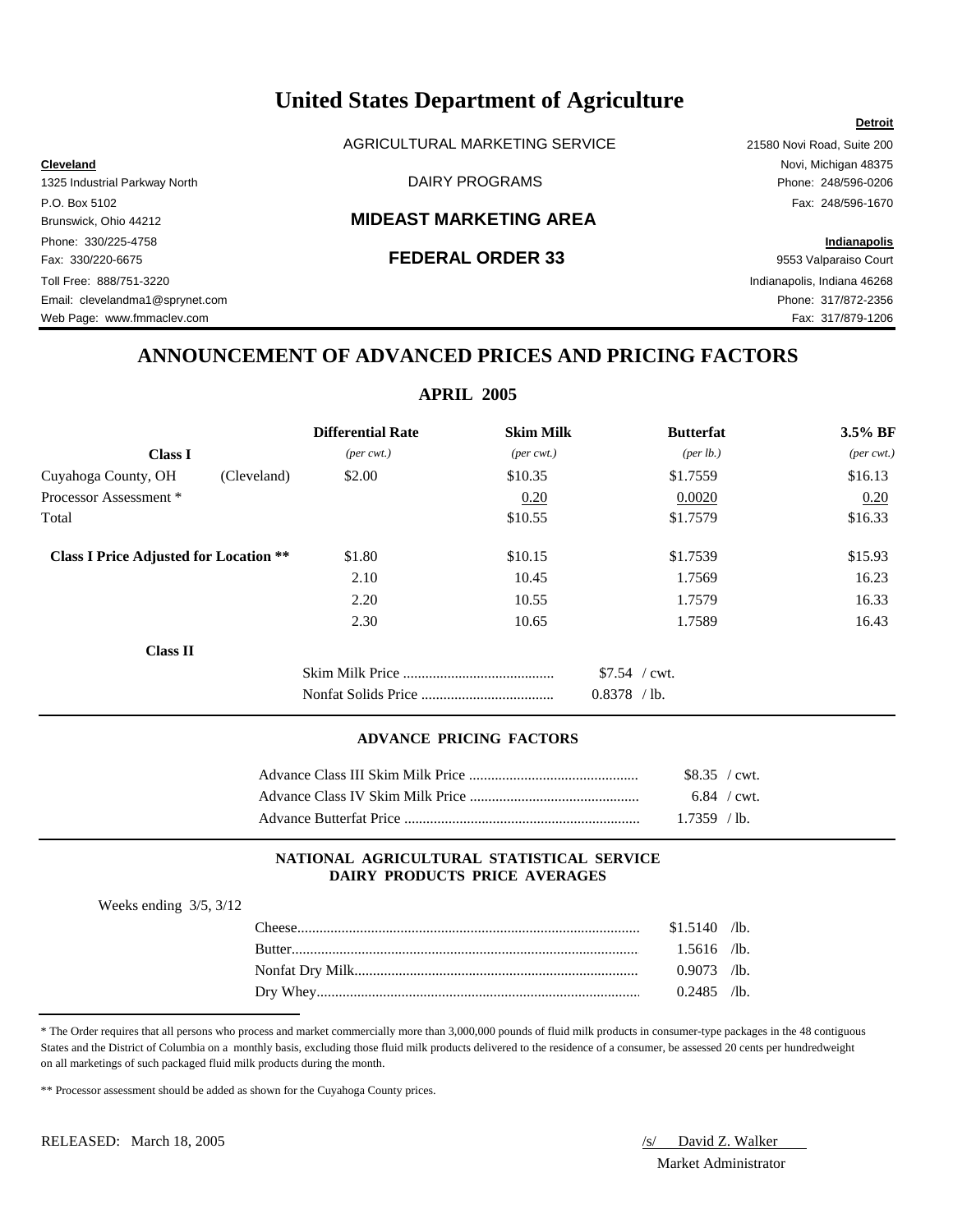AGRICULTURAL MARKETING SERVICE 21580 Novi Road, Suite 200

# Brunswick, Ohio 44212 **MIDEAST MARKETING AREA**

Fax: 330/220-6675 **FEDERAL ORDER 33** 9553 Valparaiso Court Toll Free: 888/751-3220 Indianapolis, Indiana 46268 Email: clevelandma1@sprynet.com Phone: 317/872-2356 Web Page: www.fmmaclev.com Fax: 317/879-1206

**Cleveland** Novi, Michigan 48375 1325 Industrial Parkway North DAIRY PROGRAMS Phone: 248/596-0206 P.O. Box 5102 Fax: 248/596-1670

**Detroit**

# Phone: 330/225-4758 **Indianapolis**

# **ANNOUNCEMENT OF ADVANCED PRICES AND PRICING FACTORS**

# **MAY 2005**

|                                               | <b>Differential Rate</b>    | <b>Skim Milk</b>            | <b>Butterfat</b>                    | $3.5\%$ BF                  |
|-----------------------------------------------|-----------------------------|-----------------------------|-------------------------------------|-----------------------------|
| <b>Class I</b>                                | $(\text{per} \text{ cwt.})$ | $(\text{per} \text{ cwt.})$ | (per lb.)                           | $(\text{per} \text{ cwt.})$ |
| Cuyahoga County, OH<br>(Cleveland)            | \$2.00                      | \$11.14                     | \$1.7292                            | \$16.80                     |
| Processor Assessment *                        |                             | 0.20                        | 0.0020                              | 0.20                        |
| Total                                         |                             | \$11.34                     | \$1.7312                            | \$17.00                     |
| <b>Class I Price Adjusted for Location **</b> | \$1.80                      | \$10.94                     | \$1.7272                            | \$16.60                     |
|                                               | 2.10                        | 11.24                       | 1.7302                              | 16.90                       |
|                                               | 2.20                        | 11.34                       | 1.7312                              | 17.00                       |
|                                               | 2.30                        | 11.44                       | 1.7322                              | 17.10                       |
| <b>Class II</b>                               |                             |                             |                                     |                             |
|                                               |                             |                             | $$7.61$ / cwt.<br>0.8456<br>$/$ lb. |                             |

## **ADVANCE PRICING FACTORS**

| $$9.14$ / cwt. |  |
|----------------|--|
| $6.91$ / cwt.  |  |
| .7092 / lb.    |  |

## **NATIONAL AGRICULTURAL STATISTICAL SERVICE DAIRY PRODUCTS PRICE AVERAGES**

| Weeks ending $4/9$ , $4/16$ |                                                                                                                |        |                 |
|-----------------------------|----------------------------------------------------------------------------------------------------------------|--------|-----------------|
|                             |                                                                                                                | ر      | $\sqrt{1}$ b.   |
|                             | Butter and the contract of the contract of the contract of the contract of the contract of the contract of the | 1 5393 | /1 <sub>h</sub> |

| . AIGCSC.     | 91.911 | 71U.          |
|---------------|--------|---------------|
| <b>Butter</b> | .5393  | $\sqrt{1}$ b. |
|               | 0.9159 | $\sqrt{1}$ b. |
| Dry Whey.     | 0.2596 | $\sqrt{1}$ b. |

\* The Order requires that all persons who process and market commercially more than 3,000,000 pounds of fluid milk products in consumer-type packages in the 48 contiguous States and the District of Columbia on a monthly basis, excluding those fluid milk products delivered to the residence of a consumer, be assessed 20 cents per hundredweight on all marketings of such packaged fluid milk products during the month.

\*\* Processor assessment should be added as shown for the Cuyahoga County prices.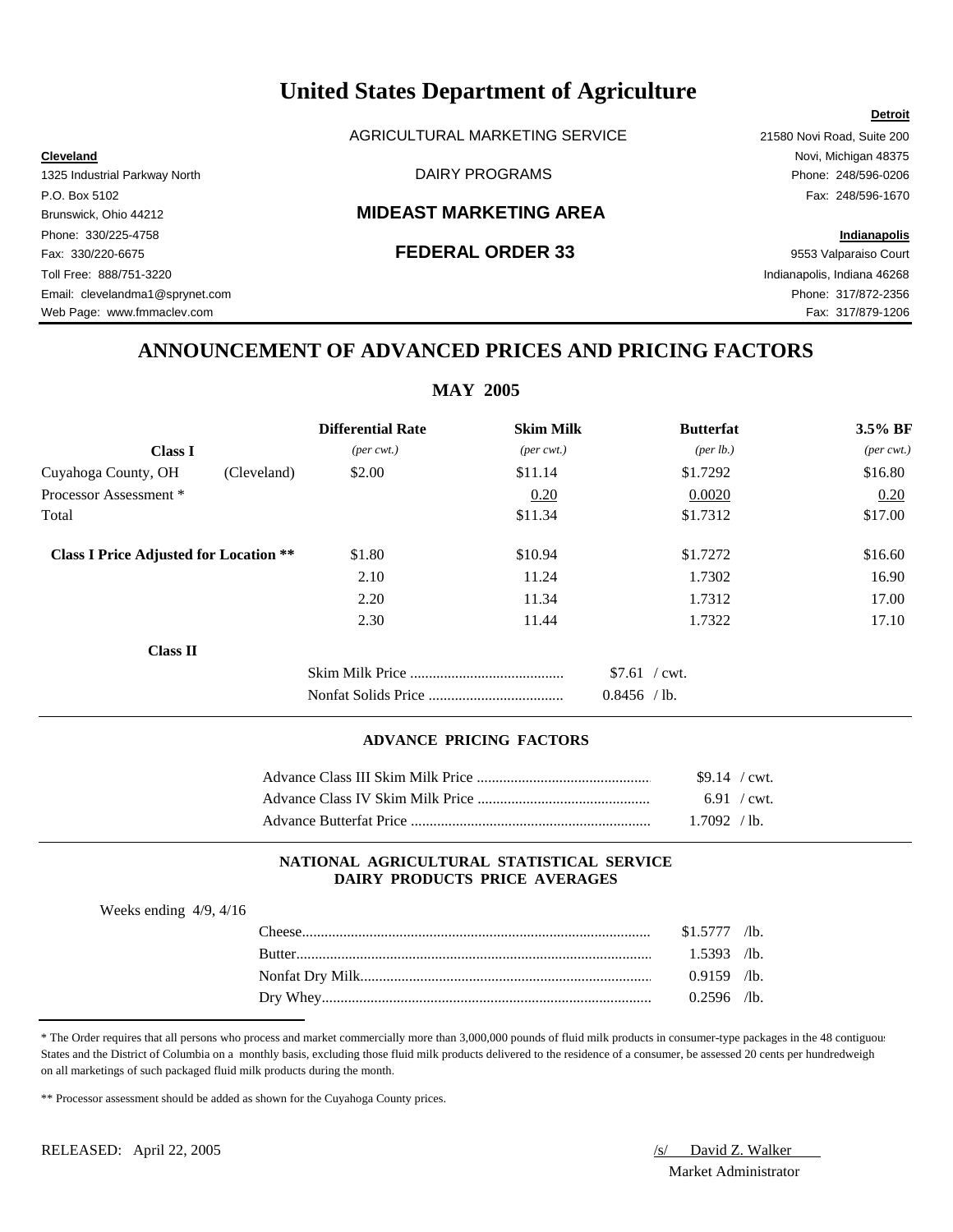AGRICULTURAL MARKETING SERVICE 21580 Novi Road, Suite 200

# Brunswick, Ohio 44212 **MIDEAST MARKETING AREA**

Phone: 330/225-4758 **Indianapolis** Fax: 330/220-6675 **FEDERAL ORDER 33** 9553 Valparaiso Court Toll Free: 888/751-3220 Indianapolis, Indiana 46268 Email: clevelandma1@sprynet.com Phone: 317/872-2356 Web Page: www.fmmaclev.com Fax: 317/879-1206

**Cleveland** Novi, Michigan 48375 1325 Industrial Parkway North DAIRY PROGRAMS Phone: 248/596-0206 P.O. Box 5102 Fax: 248/596-1670

**Detroit**

# **ANNOUNCEMENT OF ADVANCED PRICES AND PRICING FACTORS**

# **JUNE 2005**

|                                               |             | <b>Differential Rate</b>    | <b>Skim Milk</b>            | <b>Butterfat</b>                    | 3.5% BF                     |
|-----------------------------------------------|-------------|-----------------------------|-----------------------------|-------------------------------------|-----------------------------|
| <b>Class I</b>                                |             | $(\text{per} \text{ cwt.})$ | $(\text{per} \text{ cwt.})$ | (per lb.)                           | $(\text{per} \text{ cwt.})$ |
| Cuyahoga County, OH                           | (Cleveland) | \$2.00                      | \$10.58                     | \$1.5466                            | \$15.62                     |
| Processor Assessment *                        |             |                             | 0.20                        | 0.0020                              | 0.20                        |
| Total                                         |             |                             | \$10.78                     | \$1.5486                            | \$15.82                     |
| <b>Class I Price Adjusted for Location **</b> |             | \$1.80                      | \$10.38                     | \$1.5446                            | \$15.42                     |
|                                               |             | 2.10                        | 10.68                       | 1.5476                              | 15.72                       |
|                                               |             | 2.20                        | 10.78                       | 1.5486                              | 15.82                       |
|                                               |             | 2.30                        | 10.88                       | 1.5496                              | 15.92                       |
| <b>Class II</b>                               |             |                             |                             |                                     |                             |
|                                               |             |                             |                             | $$7.73$ / cwt.<br>0.8589<br>$/$ lb. |                             |

## **ADVANCE PRICING FACTORS**

| $$8.58 / \text{cwt}$  |  |
|-----------------------|--|
| $7.03 / \text{cwt}$ . |  |
| 1.5266 / lb.          |  |

## **NATIONAL AGRICULTURAL STATISTICAL SERVICE DAIRY PRODUCTS PRICE AVERAGES**

| Weeks ending $5/7$ , $5/14$ |                |            |
|-----------------------------|----------------|------------|
|                             | $$1.4612$ /lb. |            |
|                             | l.3872 /lb.    |            |
|                             | $0.9287$ /lb.  |            |
|                             |                | $\sqrt{2}$ |

\* The Order requires that all persons who process and market commercially more than 3,000,000 pounds of fluid milk products in consumer-type packages in the 48 contiguous States and the District of Columbia on a monthly basis, excluding those fluid milk products delivered to the residence of a consumer, be assessed 20 cents per hundredweight on all marketings of such packaged fluid milk products during the month.

\*\* Processor assessment should be added as shown for the Cuyahoga County prices.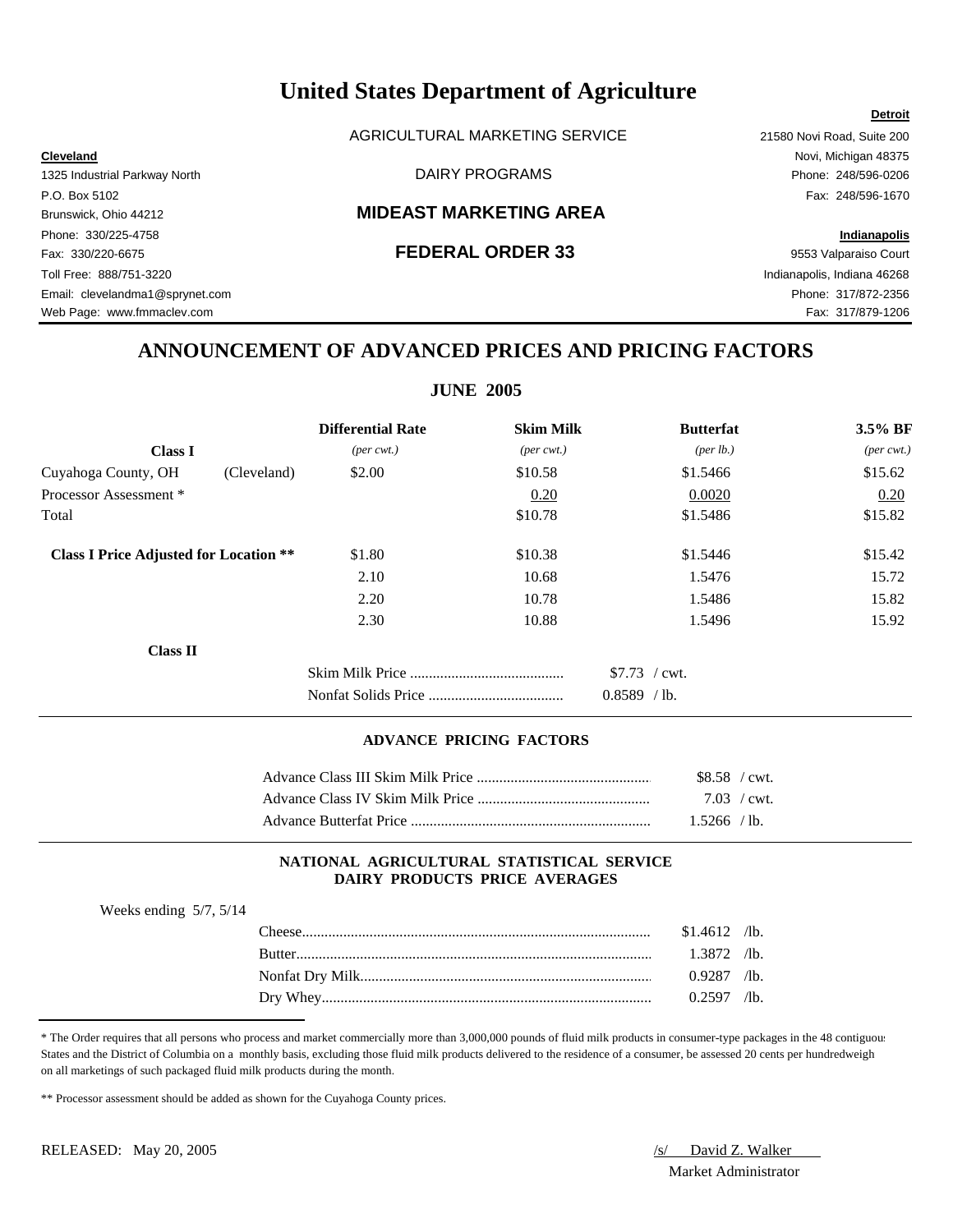AGRICULTURAL MARKETING SERVICE 21580 Novi Road, Suite 200

# Brunswick, Ohio 44212 **MIDEAST MARKETING AREA**

Fax: 330/220-6675 **FEDERAL ORDER 33** 9553 Valparaiso Court Toll Free: 888/751-3220 Indianapolis, Indiana 46268 Email: clevelandma1@sprynet.com Phone: 317/872-2356 Web Page: www.fmmaclev.com Fax: 317/879-1206

**Cleveland** Novi, Michigan 48375 1325 Industrial Parkway North DAIRY PROGRAMS Phone: 248/596-0206 P.O. Box 5102 Fax: 248/596-1670

**Detroit**

# Phone: 330/225-4758 **Indianapolis**

# **ANNOUNCEMENT OF ADVANCED PRICES AND PRICING FACTORS**

# **JULY 2005**

|                                               | <b>Differential Rate</b>    | <b>Skim Milk</b>            | <b>Butterfat</b>                    | 3.5% BF                     |
|-----------------------------------------------|-----------------------------|-----------------------------|-------------------------------------|-----------------------------|
| <b>Class I</b>                                | $(\text{per} \text{ cwt.})$ | $(\text{per} \text{ cwt.})$ | ${\rm (per \, lb.)}$                | $(\text{per} \text{ cwt.})$ |
| Cuyahoga County, OH                           | (Cleveland)<br>\$2.00       | \$10.73                     | \$1.5810                            | \$15.89                     |
| Processor Assessment *                        |                             | 0.20                        | 0.0020                              | 0.20                        |
| Total                                         |                             | \$10.93                     | \$1.5830                            | \$16.09                     |
| <b>Class I Price Adjusted for Location **</b> | \$1.80                      | \$10.53                     | \$1.5790                            | \$15.69                     |
|                                               | 2.10                        | 10.83                       | 1.5820                              | 15.99                       |
|                                               | 2.20                        | 10.93                       | 1.5830                              | 16.09                       |
|                                               | 2.30                        | 11.03                       | 1.5840                              | 16.19                       |
| <b>Class II</b>                               |                             |                             |                                     |                             |
|                                               |                             |                             | $$7.73$ / cwt.<br>0.8589<br>$/$ lb. |                             |

## **ADVANCE PRICING FACTORS**

| $$8.73$ / cwt.      |  |
|---------------------|--|
| $7.03 / \text{cwt}$ |  |
| 1.5610 /lb.         |  |

## **NATIONAL AGRICULTURAL STATISTICAL SERVICE DAIRY PRODUCTS PRICE AVERAGES**

| Weeks ending $6/4$ , $6/11$ |        |                |  |
|-----------------------------|--------|----------------|--|
|                             |        | $$1.4827$ /lb. |  |
|                             | Rutter | $1.4158$ /lb.  |  |

| Kut                                | Эð                | /lb.             |
|------------------------------------|-------------------|------------------|
| Nonfat Drv<br>Milk                 | 0000<br>$\lambda$ | /lb.             |
| <b>XX71</b><br>Drv<br>$\mathbf{u}$ | 1601              | $\mathcal{A}$ b. |

\* The Order requires that all persons who process and market commercially more than 3,000,000 pounds of fluid milk products in consumer-type packages in the 48 contiguous States and the District of Columbia on a monthly basis, excluding those fluid milk products delivered to the residence of a consumer, be assessed 20 cents per hundredweight on all marketings of such packaged fluid milk products during the month.

\*\* Processor assessment should be added as shown for the Cuyahoga County prices.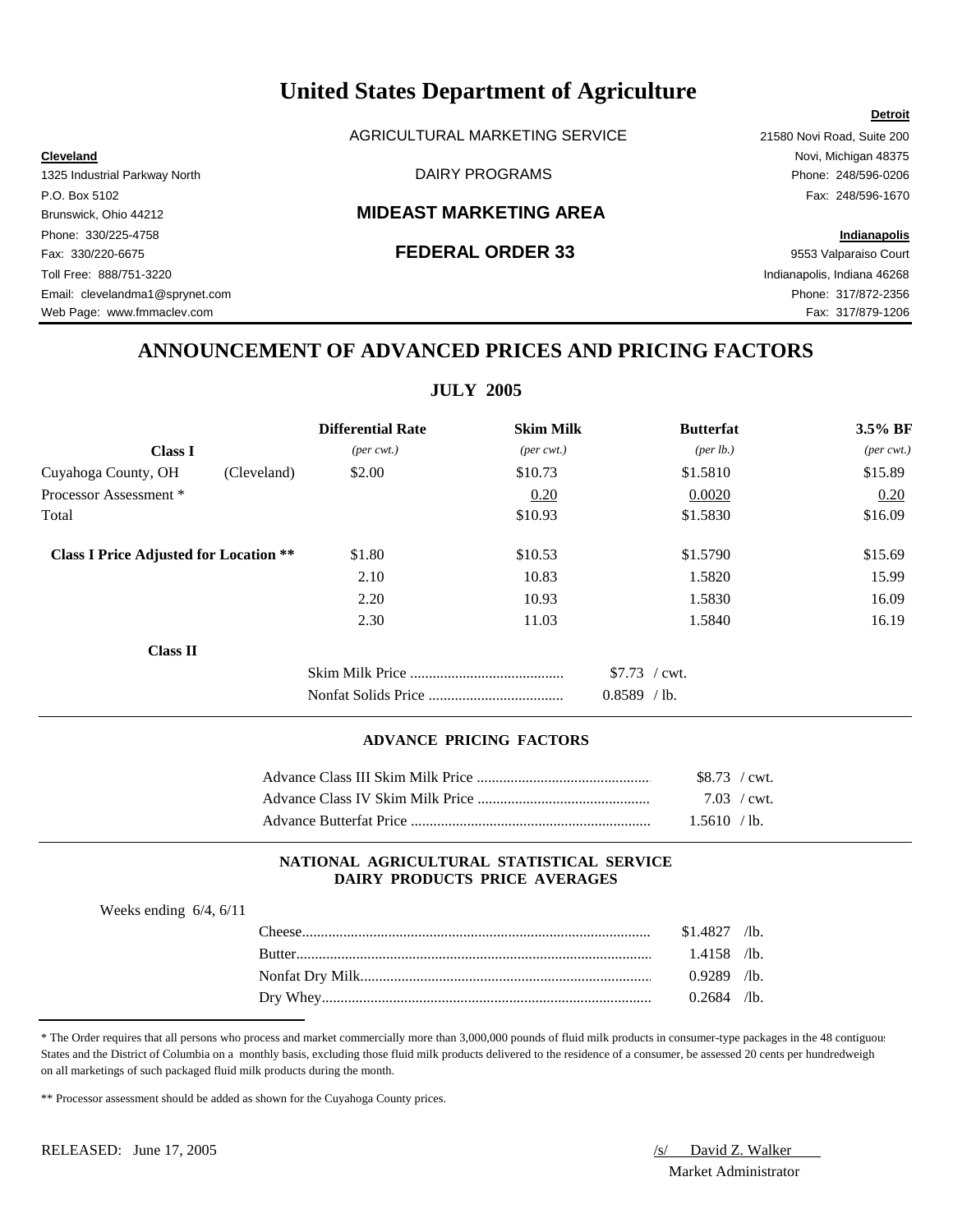AGRICULTURAL MARKETING SERVICE 21580 Novi Road, Suite 200

# Brunswick, Ohio 44212 **MIDEAST MARKETING AREA**

Phone: 330/225-4758 **Indianapolis** Fax: 330/220-6675 **FEDERAL ORDER 33** 9553 Valparaiso Court Toll Free: 888/751-3220 Indianapolis, Indiana 46268 Email: clevelandma1@sprynet.com Phone: 317/872-2356 Web Page: www.fmmaclev.com example of the example of the example of the example of the example of the example of the example of the example of the example of the example of the example of the example of the example of the

# **Cleveland** Novi, Michigan 48375 1325 Industrial Parkway North DAIRY PROGRAMS Phone: 248/596-0206 P.O. Box 5102 Fax: 248/596-1670

**Detroit**

# **ANNOUNCEMENT OF ADVANCED PRICES AND PRICING FACTORS**

# **AUGUST 2005**

|                                               | <b>Differential Rate</b>    | <b>Skim Milk</b>            | <b>Butterfat</b> | $3.5\%$ BF                  |
|-----------------------------------------------|-----------------------------|-----------------------------|------------------|-----------------------------|
| <b>Class I</b>                                | $(\text{per} \text{ cwt.})$ | $(\text{per} \text{ cwt.})$ | (per lb.)        | $(\text{per} \text{ cwt.})$ |
| Cuyahoga County, OH<br>(Cleveland)            | \$2.00                      | \$10.29                     | \$1.8596         | \$16.44                     |
| Processor Assessment *                        |                             | 0.20                        | 0.0020           | 0.20                        |
| Total                                         |                             | \$10.49                     | \$1.8616         | \$16.64                     |
| <b>Class I Price Adjusted for Location **</b> | \$1.80                      | \$10.09                     | \$1.8576         | \$16.24                     |
|                                               | 2.10                        | 10.39                       | 1.8606           | 16.54                       |
|                                               | 2.20                        | 10.49                       | 1.8616           | 16.64                       |
|                                               | 2.30                        | 10.59                       | 1.8626           | 16.74                       |
| <b>Class II</b>                               |                             |                             |                  |                             |
|                                               |                             |                             | $$7.81$ / cwt.   |                             |
|                                               |                             |                             | $0.8678$ /lb.    |                             |

### **ADVANCE PRICING FACTORS**

| $$8.29$ / cwt.        |
|-----------------------|
| $7.11 / \text{cwt}$ . |
| 1.8396 / lb.          |

## **NATIONAL AGRICULTURAL STATISTICAL SERVICE DAIRY PRODUCTS PRICE AVERAGES**

Weeks ending 7/9, 7/16

| $The \epsilon$ | \$1.5224 | $\sqrt{1}$ b. |
|----------------|----------|---------------|
| <b>Butter</b>  | .6480    | $\sqrt{1}$ b. |
|                |          | $\sqrt{1}$ b. |
| Whey<br>Drv    | `796     | $/1b$ .       |

<sup>\*</sup> The Order requires that all persons who process and market commercially more than 3,000,000 pounds of fluid milk products in consumer-type packages in the 48 contiguous States and the District of Columbia on a monthly basis, excluding those fluid milk products delivered to the residence of a consumer, be assessed 20 cents per hundredweight on all marketings of such packaged fluid milk products during the month.

<sup>\*\*</sup> Processor assessment should be added as shown for the Cuyahoga County prices.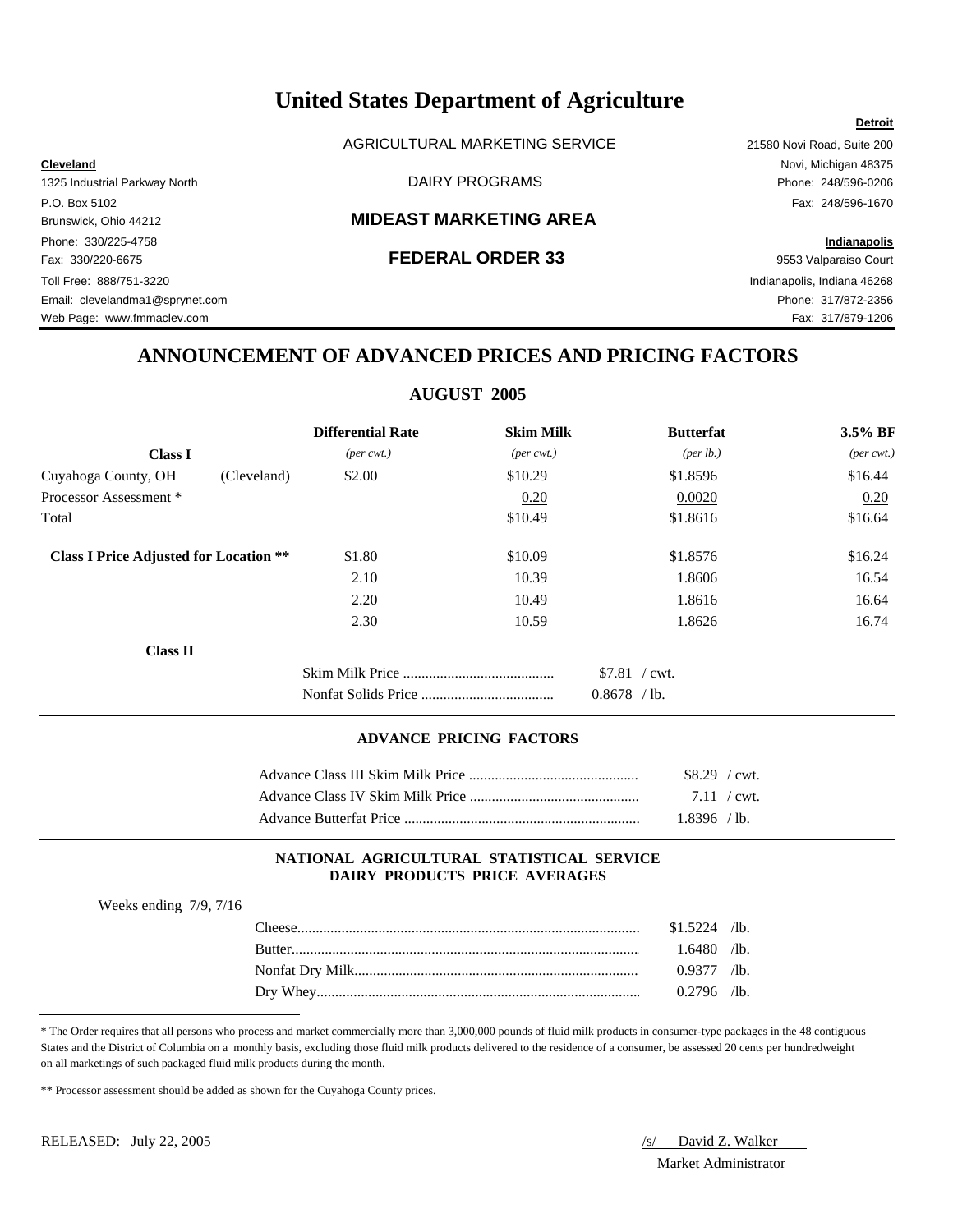AGRICULTURAL MARKETING SERVICE 21580 Novi Road, Suite 200

**Cleveland** Novi, Michigan 48375 1325 Industrial Parkway North DAIRY PROGRAMS Phone: 248/596-0206

### P.O. Box 5102 Fax: 248/596-1670 Brunswick, Ohio 44212 **MIDEAST MARKETING AREA**

Phone: 330/225-4758 **Indianapolis** Fax: 330/220-6675 **FEDERAL ORDER 33** 9553 Valparaiso Court Toll Free: 888/751-3220 Indianapolis, Indiana 46268 Email: clevelandma1@sprynet.com Phone: 317/872-2356 Web Page: www.fmmaclev.com Fax: 317/879-1206

**Detroit**

# **ANNOUNCEMENT OF ADVANCED PRICES AND PRICING FACTORS**

# **SEPTEMBER 2005**

|                                               |             | <b>Differential Rate</b>    | <b>Skim Milk</b>            | <b>Butterfat</b>                   | 3.5% BF                     |
|-----------------------------------------------|-------------|-----------------------------|-----------------------------|------------------------------------|-----------------------------|
| <b>Class I</b>                                |             | $(\text{per} \text{ cwt.})$ | $(\text{per} \text{ cwt.})$ | (per lb.)                          | $(\text{per} \text{ cwt.})$ |
| Cuyahoga County, OH                           | (Cleveland) | \$2.00                      | \$9.71                      | \$1.8072                           | \$15.70                     |
| Processor Assessment *                        |             |                             | 0.20                        | 0.0020                             | 0.20                        |
| Total                                         |             |                             | \$9.91                      | \$1.8092                           | \$15.90                     |
| <b>Class I Price Adjusted for Location **</b> |             | \$1.80                      | \$9.51                      | \$1.8052                           | \$15.50                     |
|                                               |             | 2.10                        | 9.81                        | 1.8082                             | 15.80                       |
|                                               |             | 2.20                        | 9.91                        | 1.8092                             | 15.90                       |
|                                               |             | 2.30                        | 10.01                       | 1.8102                             | 16.00                       |
| <b>Class II</b>                               |             |                             |                             |                                    |                             |
|                                               |             |                             |                             | \$8.00 / cwt.<br>0.8889<br>$/$ lb. |                             |

## **ADVANCE PRICING FACTORS**

| $$7.71$ / cwt.        |  |
|-----------------------|--|
| $7.30 / \text{cwt}$ . |  |
| 1.7872 / lb.          |  |

## **NATIONAL AGRICULTURAL STATISTICAL SERVICE DAIRY PRODUCTS PRICE AVERAGES**

| Weeks ending $8/6$ , $8/13$ |  |  |
|-----------------------------|--|--|
|                             |  |  |

| `heese   | .4449  | $\mathcal{A}$ b. |
|----------|--------|------------------|
| Rutter   | .6043  | $\sqrt{1}$ b.    |
|          | 0.9594 | $\sqrt{1}$ b.    |
| Dry Whey | 2843   | $\sqrt{1}$ b.    |

\* The Order requires that all persons who process and market commercially more than 3,000,000 pounds of fluid milk products in consumer-type packages in the 48 contiguous States and the District of Columbia on a monthly basis, excluding those fluid milk products delivered to the residence of a consumer, be assessed 20 cents per hundredweight on all marketings of such packaged fluid milk products during the month.

\*\* Processor assessment should be added as shown for the Cuyahoga County prices.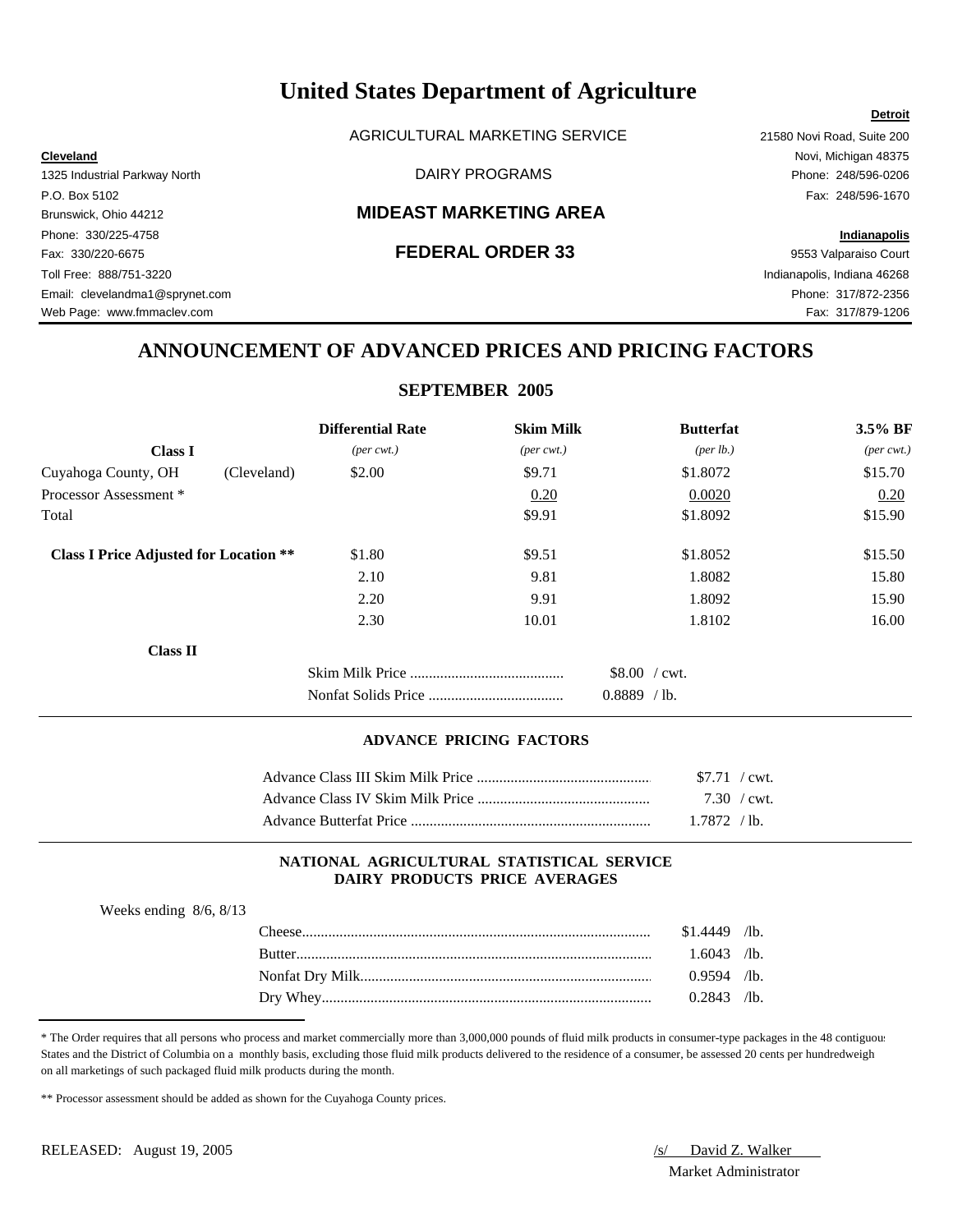AGRICULTURAL MARKETING SERVICE 21580 Novi Road, Suite 200

# Brunswick, Ohio 44212 **MIDEAST MARKETING AREA**

Phone: 330/225-4758 **Indianapolis** Fax: 330/220-6675 **FEDERAL ORDER 33** 9553 Valparaiso Court Toll Free: 888/751-3220 Indianapolis, Indiana 46268 Email: clevelandma1@sprynet.com Phone: 317/872-2356 Web Page: www.fmmaclev.com **Fax: 317/879-1206** 

**Cleveland** Novi, Michigan 48375 1325 Industrial Parkway North **Example 248/596-0206** DAIRY PROGRAMS **Phone: 248/596-0206** P.O. Box 5102 Fax: 248/596-1670

**Detroit**

# **ANNOUNCEMENT OF ADVANCED PRICES AND PRICING FACTORS**

# **OCTOBER 2005**

|                                               |             | <b>Differential Rate</b>    | <b>Skim Milk</b>            | <b>Butterfat</b>                    | 3.5% BF                     |
|-----------------------------------------------|-------------|-----------------------------|-----------------------------|-------------------------------------|-----------------------------|
| <b>Class I</b>                                |             | $(\text{per} \text{ cwt.})$ | $(\text{per} \text{ cwt.})$ | (per lb.)                           | $(\text{per} \text{ cwt.})$ |
| Cuyahoga County, OH                           | (Cleveland) | \$2.00                      | \$9.96                      | \$1.9018                            | \$16.27                     |
| Processor Assessment *                        |             |                             | 0.20                        | 0.0020                              | 0.20                        |
| Total                                         |             |                             | \$10.16                     | \$1.9038                            | \$16.47                     |
| <b>Class I Price Adjusted for Location **</b> |             | \$1.80                      | \$9.76                      | \$1.8998                            | \$16.07                     |
|                                               |             | 2.10                        | 10.06                       | 1.9028                              | 16.37                       |
|                                               |             | 2.20                        | 10.16                       | 1.9038                              | 16.47                       |
|                                               |             | 2.30                        | 10.26                       | 1.9048                              | 16.57                       |
| <b>Class II</b>                               |             |                             |                             |                                     |                             |
|                                               |             |                             |                             | $$8.12$ / cwt.<br>0.9022<br>$/$ lb. |                             |

# **ADVANCE PRICING FACTORS**

| $$7.96$ / cwt. |  |
|----------------|--|
| 7.42 / cwt.    |  |
| 1.8818 / lb.   |  |

## **NATIONAL AGRICULTURAL STATISTICAL SERVICE DAIRY PRODUCTS PRICE AVERAGES**

| Weeks ending $9/10$ , $9/17$ |  |
|------------------------------|--|
|------------------------------|--|

| `heese        | \$1.4965 | $/1b$ .       |
|---------------|----------|---------------|
| <b>Butter</b> | .6832    | $\sqrt{1}$ b. |
|               | 0.9726   | $\sqrt{1}$ b. |
| Drv.          | 0.2904   | $\sqrt{1}$ b. |

\* The Order requires that all persons who process and market commercially more than 3,000,000 pounds of fluid milk products in consumer-type packages in the 48 contiguous States and the District of Columbia on a monthly basis, excluding those fluid milk products delivered to the residence of a consumer, be assessed 20 cents per hundredweight on all marketings of such packaged fluid milk products during the month.

\*\* Processor assessment should be added as shown for the Cuyahoga County prices.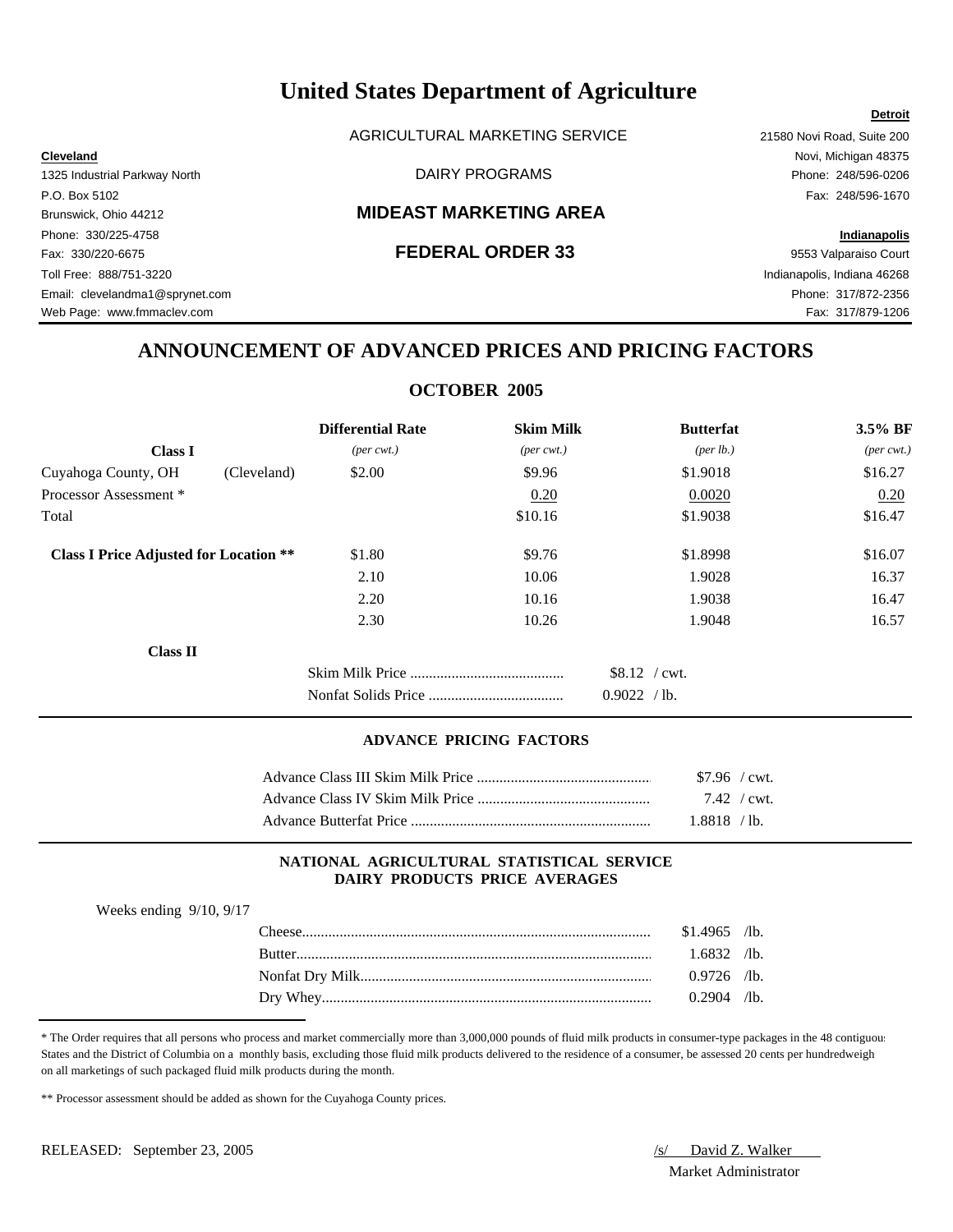AGRICULTURAL MARKETING SERVICE 21580 Novi Road, Suite 200

**Cleveland** Novi, Michigan 48375 1325 Industrial Parkway North **Example 248/596-0206** DAIRY PROGRAMS **Phone: 248/596-0206** 

### P.O. Box 5102 Fax: 248/596-1670 Brunswick, Ohio 44212 **MIDEAST MARKETING AREA**

Phone: 330/225-4758 **Indianapolis** Fax: 330/220-6675 **FEDERAL ORDER 33** 9553 Valparaiso Court Toll Free: 888/751-3220 Indianapolis, Indiana 46268 Email: clevelandma1@sprynet.com Phone: 317/872-2356 Web Page: www.fmmaclev.com **Fax: 317/879-1206** 

# **ANNOUNCEMENT OF ADVANCED PRICES AND PRICING FACTORS**

# **NOVEMBER 2005**

|                                               |             | <b>Differential Rate</b>    | <b>Skim Milk</b>            | <b>Butterfat</b>                    | 3.5% BF                     |
|-----------------------------------------------|-------------|-----------------------------|-----------------------------|-------------------------------------|-----------------------------|
| <b>Class I</b>                                |             | $(\text{per} \text{ cwt.})$ | $(\text{per} \text{ cwt.})$ | ${\rm (per \, lb.)}$                | $(\text{per} \text{ cwt.})$ |
| Cuyahoga County, OH                           | (Cleveland) | \$2.00                      | \$10.48                     | \$1.8426                            | \$16.56                     |
| Processor Assessment *                        |             |                             | 0.20                        | 0.0020                              | 0.20                        |
| Total                                         |             |                             | \$10.68                     | \$1.8446                            | \$16.76                     |
| <b>Class I Price Adjusted for Location **</b> |             | \$1.80                      | \$10.28                     | \$1.8406                            | \$16.36                     |
|                                               |             | 2.10                        | 10.58                       | 1.8436                              | 16.66                       |
|                                               |             | 2.20                        | 10.68                       | 1.8446                              | 16.76                       |
|                                               |             | 2.30                        | 10.78                       | 1.8456                              | 16.86                       |
| <b>Class II</b>                               |             |                             |                             |                                     |                             |
|                                               |             |                             |                             | $$8.11$ / cwt.<br>0.9011<br>$/$ lb. |                             |

## **ADVANCE PRICING FACTORS**

| \$8.48 / cwt. |  |
|---------------|--|
| 7.41 / cwt.   |  |
| $1.8226$ /lb. |  |

## **NATIONAL AGRICULTURAL STATISTICAL SERVICE DAIRY PRODUCTS PRICE AVERAGES**

| Weeks ending $10/8$ , $10/15$ |  |
|-------------------------------|--|
|-------------------------------|--|

| <b>DAPCA</b>  | \$1.5205 | $\mathcal{A}$ b. |
|---------------|----------|------------------|
| <b>Rutter</b> | .6338    | $\sqrt{1}$ b.    |
|               | 0.9719   | $\sqrt{1}$ b.    |
| Whey<br>Drv   | .3055    | $\sqrt{1}$ b.    |

\* The Order requires that all persons who process and market commercially more than 3,000,000 pounds of fluid milk products in consumer-type packages in the 48 contiguous States and the District of Columbia on a monthly basis, excluding those fluid milk products delivered to the residence of a consumer, be assessed 20 cents per hundredweight on all marketings of such packaged fluid milk products during the month.

\*\* Processor assessment should be added as shown for the Cuyahoga County prices.

Market Administrator

### **Detroit**